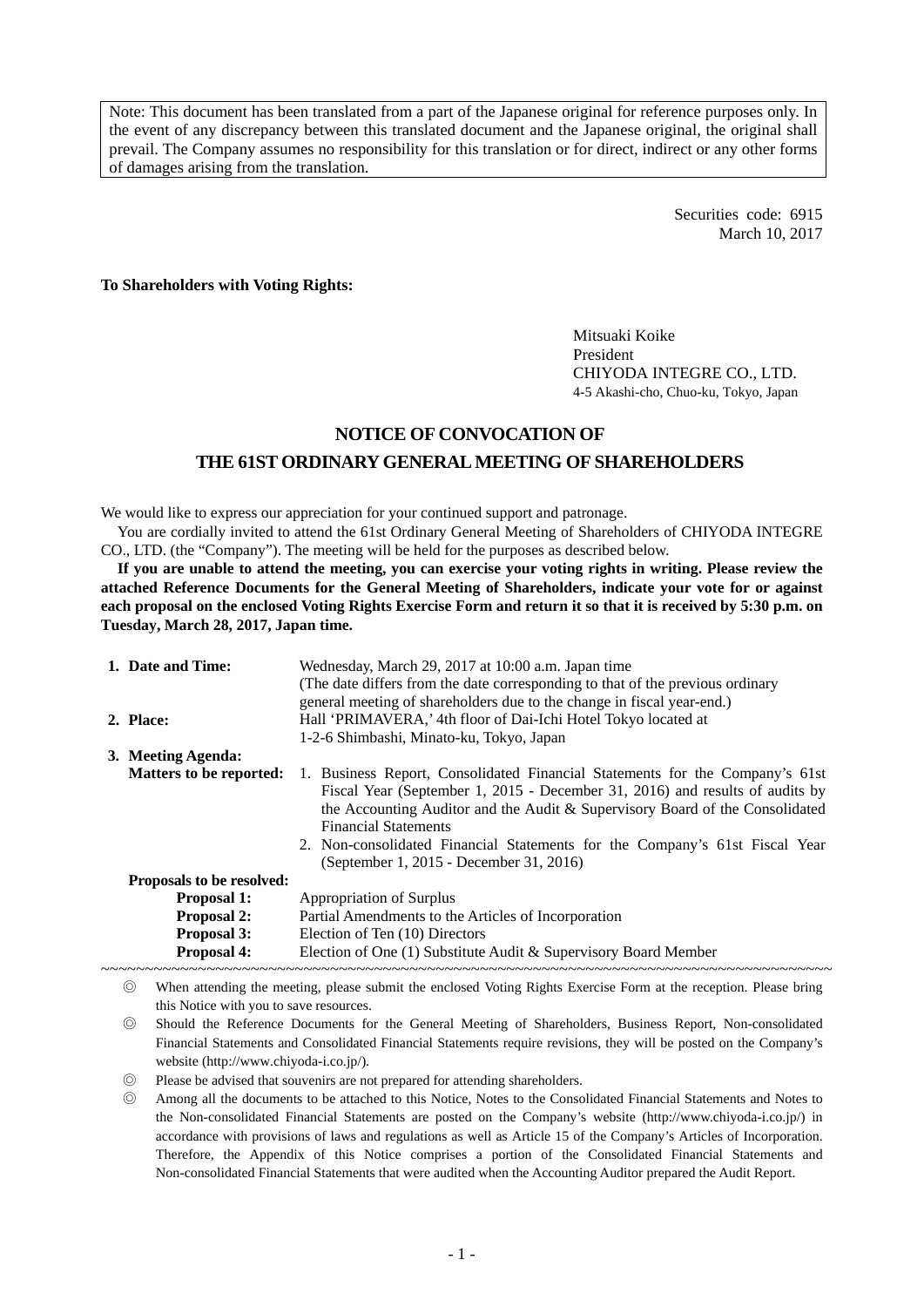# **Reference Documents for the General Meeting of Shareholders**

#### **Proposals and References**

**Proposal 1:** Appropriation of Surplus

The Company considers profit returns to shareholders an important management task and makes it a basic policy to aim for a dividend payout ratio of 35% or more for the three (3) years from the fiscal year ended December 31, 2016 to the fiscal year ending December 31, 2018.

 Based on the above policy, the Company proposes the year-end dividend for this fiscal year to be ¥90 per share as follows, which will render the dividend payout ratio to be 35.6%.

(1) Type of dividend property:

Cash

- (2) Matters regarding the allocation of dividend property to shareholders and the total amount thereof: ¥90 per share of common stock of the Company Total amount: ¥1,172,007,720
- (2) Effective date of distribution of surplus: March 30, 2017

#### **Proposal 2:** Partial Amendments to the Articles of Incorporation

- 1. Reasons for the proposal
- (1) The Company proposes to change the maximum number of Directors from nine (9) to eleven (11) for the purpose of adapting to changes in the business environment surrounding the Company as well as reinforcement of the functions of the Board of Directors through means such as increasing the number of Outside Directors. (Article 18 of the Articles of Incorporation)
- (2) In order to avoid any inconveniences caused by the annual election of substitute Audit & Supervisory Board Members, the effective term for the resolution of the election is to be amended to two (2) years. (Article 32 of the Articles of Incorporation)
- 2. Description of the amendment

Description of the amendment is as follows.

|                                               | (Amended parts are underlined.)               |
|-----------------------------------------------|-----------------------------------------------|
| Current                                       | Proposed amendment                            |
| (Number of Directors)                         | (Number of Directors)                         |
| Article 18. The number of Directors of the    | Article 18. The number of Directors of the    |
| Company shall not exceed <u>nine</u> (9).     | Company shall not exceed eleven (11).         |
| (Term of Office of Audit & Supervisory Board) | (Term of Office of Audit & Supervisory Board) |
| Members)                                      | Members)                                      |
| Article 32. (Omitted)                         | Article 32. (Unchanged)                       |
| 2. (Omitted)                                  | 2. (Unchanged)                                |
| (Newly added)                                 | 3. The effective terms for the resolution     |
|                                               | of the election of a substitute Audit $\&$    |
|                                               | <b>Supervisory Board Member pursuant</b>      |
|                                               | to Article 329, Paragraph 3 of the            |
|                                               | Companies Act shall expire at the             |
|                                               | beginning of the ordinary general             |
|                                               | meeting of shareholders held with             |
|                                               | respect to the last fiscal year ending        |
|                                               | within two $(2)$ years from his/her           |
|                                               | election.                                     |
| (Newly added)                                 | 4. When the substitute Audit $\&$             |
|                                               | <b>Supervisory Board Member</b>               |
|                                               | mentioned above assumes office as an          |
|                                               | Audit & Supervisory Board Member,             |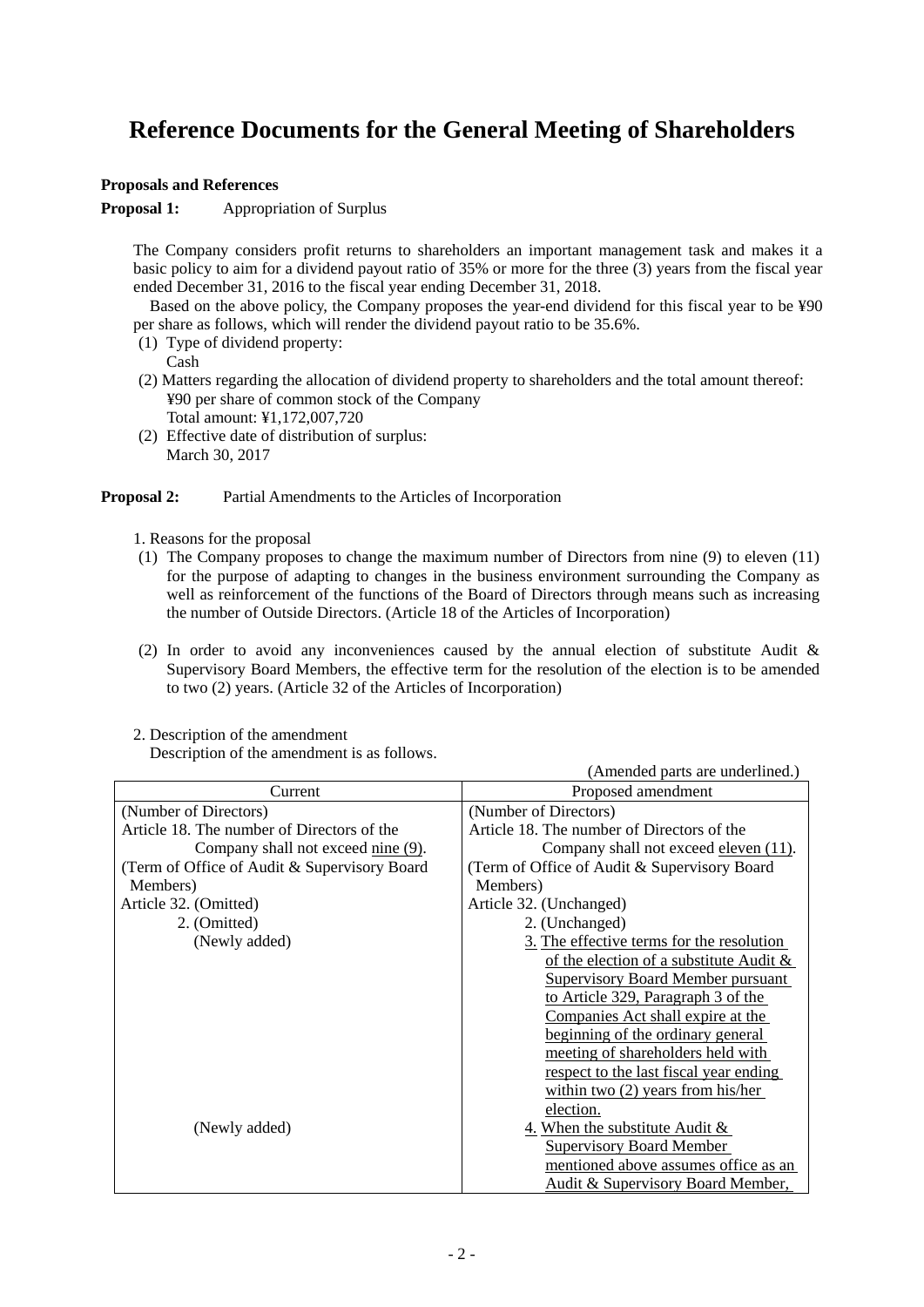| Current | Proposed amendment                     |
|---------|----------------------------------------|
|         | the term of office shall expire at the |
|         | same time as the resigned Audit $\&$   |
|         | Supervisory Board Member.              |
|         | However, this shall not exceed the     |
|         | time of conclusion of the ordinary     |
|         | general meeting of shareholders held   |
|         | respect to the last fiscal year ending |
|         | within four $(4)$ years from his/her   |
|         | election.                              |

### **Proposal 3:** Election of Ten (10) Directors

The terms of office of all the eight (8) Directors will expire at the conclusion of this meeting. Accordingly, the Company proposes the election of ten (10) Directors upon increasing the maximum number of Directors by two (2) for the purpose of enhancement of future business expansion and the governance structure.

The effectuation of this proposal is subject to the approval of Proposal 2: Partial Amendments to the Articles of Incorporation.

The candidates for Director are as follows.

|                | Name                                |                | Career summary, positions, responsibilities,          | Number of     |
|----------------|-------------------------------------|----------------|-------------------------------------------------------|---------------|
| No.            | (Date of birth)                     |                | and significant concurrent positions                  | shares of the |
|                |                                     |                |                                                       | Company held  |
| 1              | Mitsuaki Koike<br>(January 5, 1951) | March 1969     | Joined the Company                                    | <b>Shares</b> |
|                |                                     | September 1982 | CHIYODA FELT CO. (S) PTE. LTD. (presently CHIYODA     |               |
|                |                                     |                | INTEGRE CO. (S) PTE. LTD.)                            |               |
|                |                                     | September 1990 | President, CHIYODA FELT CO. (S) PTE. LTD.             | 93,051        |
|                |                                     | November 1999  | Director, the Company                                 |               |
|                |                                     | November 2001  | <b>Managing Director</b>                              |               |
|                |                                     | November 2002  | President (to present)                                |               |
|                |                                     | March 1975     | Joined the Company                                    |               |
|                |                                     | March 2001     | President, CHIYODA INTEGRE CO. (S) PTE. LTD.          |               |
|                |                                     | September 2008 | General Manager, Overseas Department, the Company (to |               |
| $\overline{c}$ | Akira Sato                          |                | present)                                              | 31,280        |
|                | (April 2, 1956)                     | November 2008  | Director                                              |               |
|                |                                     | November 2010  | General Manager, Overseas Business (to present)       |               |
|                |                                     | November 2011  | <b>Managing Director</b>                              |               |
|                |                                     | November 2013  | Senior Managing Director (to present)                 |               |
|                |                                     | March 1983     | Joined the Company                                    |               |
|                |                                     | September 2005 | General Manager, Japan Business (to present)          |               |
|                | Takumi Murasawa<br>(July 21, 1960)  | November 2006  | Director                                              |               |
| 3              |                                     | September 2010 | General Manager, Development Center (to present)      | 10,000        |
|                |                                     | September 2011 | General Manager, Tokyo Branch                         |               |
|                |                                     | November 2011  | Managing Director (to present)                        |               |
|                |                                     | September 2012 | General Manger, Kanto Branch                          |               |
|                |                                     | March 1984     | Joined the Company                                    |               |
|                |                                     | March 2002     | General Manager, Toyohashi Branch                     |               |
|                |                                     | April 2009     | General Manager, Tokyo Branch                         |               |
| $\overline{4}$ | Hiroyasu Kanabe                     | September 2011 | Chairman, CHIYODA INTEGRE (SUZHOU) CO., LTD.          | 10,600        |
|                | (April 23, 1960)                    | January 2012   | Area Manager, North China Area, Chairman of Local     |               |
|                |                                     |                | Subsidiaries, North China Area, the Company           |               |
|                |                                     | November 2012  | Director (to present)                                 |               |
|                |                                     |                | In charge of China Business (to present)              |               |
|                |                                     | March 1983     | Joined the Company                                    |               |
|                | Hiroyuki Kato                       | September 2003 | General Manager, Osaka Branch                         |               |
| 5              | (September 14,                      | September 2012 | General Manager, Sales Department                     | 6,020         |
|                | 1960)                               | September 2013 | General Manager, Kanto Branch (to present)            |               |
|                |                                     | November 2014  | Director (to present)                                 |               |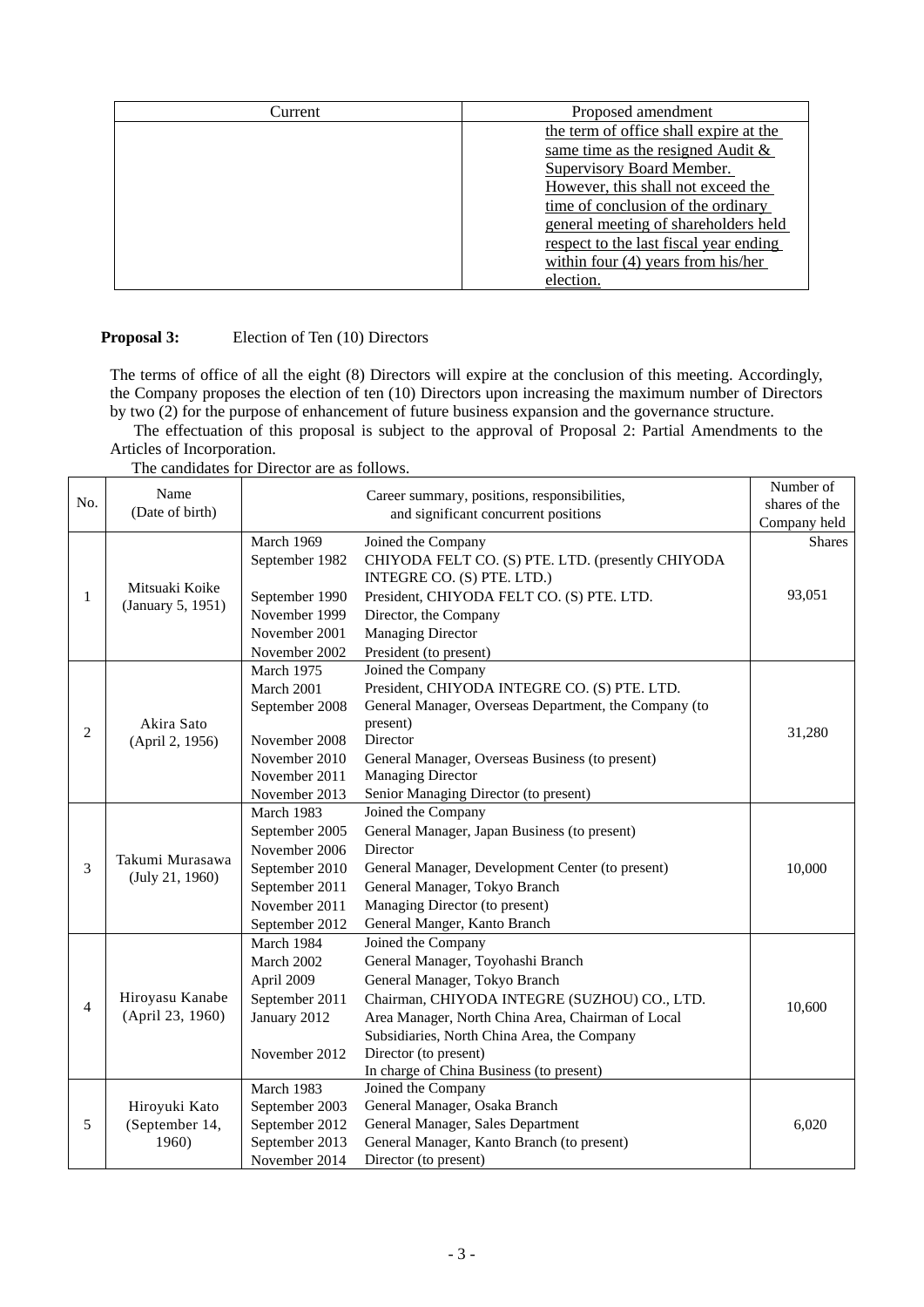| No.            | Name                                     |                                                                                                                   | Career summary, positions, responsibilities,                                                                                                                                                                                                                                                                                                                              | Number of<br>shares of the |
|----------------|------------------------------------------|-------------------------------------------------------------------------------------------------------------------|---------------------------------------------------------------------------------------------------------------------------------------------------------------------------------------------------------------------------------------------------------------------------------------------------------------------------------------------------------------------------|----------------------------|
|                | (Date of birth)                          |                                                                                                                   | and significant concurrent positions                                                                                                                                                                                                                                                                                                                                      | Company held               |
|                |                                          | October 1973<br>June 2005<br>April 2007                                                                           | Joined TAIYO YUDEN CO., LTD.<br>Director, Senior Managing Officer, Chief of Sales Headquarters<br>Executive Director, Senior Managing Officer, Chief of Sales<br>Headquarters                                                                                                                                                                                             | <b>Shares</b>              |
| 6              | Katsumi Yanagisawa<br>(January 2, 1949)  | <b>July 2007</b><br><b>July 2010</b><br><b>July 2011</b>                                                          | Executive Director, Chief of Sales Headquarters<br>Director and Senior Executive Operating Officer, in charge of<br>Sales, Chief of Sales Headquarters<br>Director, Senior Executive Operating Officer, in charge of<br><b>Electronic Components Business</b>                                                                                                             |                            |
|                |                                          | June 2013<br>November 2013                                                                                        | Special Advisor<br>Director, the Company (to present)                                                                                                                                                                                                                                                                                                                     |                            |
| $\overline{7}$ | Osamu Mashimo<br>(July 13, 1963)         | April 1986<br>June 2001<br>January 2005<br>March 2006<br>June 2012<br>June 2014<br>November 2015<br>February 2016 | Joined Takara Co., Ltd. (presently TOMY Company, Ltd.)<br><b>Board Director</b><br>Board Director, Senior Executive Officer<br>Board Director, TOMY Company, Ltd.<br>Senior Managing Director, Head of Toy Business HQ<br>Managing Executive Officer, in charge of Group Development<br>Director, the Company (to present)<br>Representative, Office Mashimo (to present) |                            |
| 8              | *Mitsuru Sekiguchi<br>(January 13, 1961) | March 1983<br>March 2011<br>September 2012<br>April 2013                                                          | Joined the Company<br>Area Manager, Southeast Asia (to present)<br>President, CHIYODA INTEGRE CO. (S) PTE. LTD. (to<br>present)<br>President, CHIYODA INTEGRE (PHILIPPINES)<br><b>CORPORATION</b><br>President, CHIYODA INTEGRE (THAILAND) CO., LTD. (to<br>present)                                                                                                      | 9,840                      |
| 9              | *Tomoharu Tsuji<br>(May 5, 1959)         | April 1982<br><b>June 2003</b><br>September 2007<br>March 2015                                                    | Joined RIVER ELETEC CORPORATION<br>Director, General Manager, Sales Division<br>Joined the Company<br>General Manager, Sales Department, Kanto Branch (to present)                                                                                                                                                                                                        | 100                        |
| 10             | *Isao Murata<br>(August 12, 1962)        | March 1985<br>September 2012<br>October 2015                                                                      | Joined the Company<br>General Manager, Finance and Accounting Department (to<br>present)<br>Audit & Supervisory Board Member, SUNFELT CO., LTD. (to<br>present)                                                                                                                                                                                                           | 3,180                      |

(Notes)

1. Those marked with an asterisk(\*) are new candidates for Director.

2. There are no special interests between each candidate and the Company.

3. The Company has entered into an agreement with Mr. Katsumi Yanagisawa and Mr. Osamu Mashimo to limit their liability pursuant to Article 427, Paragraph 1 of the Companies Act. The maximum amount of liability pursuant to the agreement is the minimum amount stipulated by laws and regulations. In case of re-election, this agreement will continue to be effective.

4. Mr. Katsumi Yanagisawa and Mr. Osamu Mashimo are candidates for Outside Director. In addition, they are independent directors prescribed by the Tokyo Stock Exchange.

5. Mr. Katsumi Yanagisawa has been providing valid opinions from a fair and objective standpoint as an Outside Director of the Company. The Company proposes his election as an Outside Director in the expectation that he will continue to provide appropriate supervision on the decision-making of the Board of Directors in the future. In addition, his term of office as an Outside Director of the Company will be three (3) years and four (4) months at the conclusion of this meeting.

6. Mr. Osamu Mashimo has been engaged in corporate management at a listed company and also possesses operational experience in manufacturing. The Company proposes his election as an Outside Director in the expectation that he will provide valuable advice to the Board of Directors as well as contribute to the enhancement of corporate governance. In addition, his term of office as an Outside Director of the Company will be one (1) year and four (4) months at the conclusion

of this meeting. 7. In accordance with the approval of Partial Amendments to the Articles of Incorporation (amendment of fiscal year) in the

59th Ordinary General Meeting of Shareholders held on November 27, 2014, the terms of office of all Directors will expire at the conclusion of this meeting.